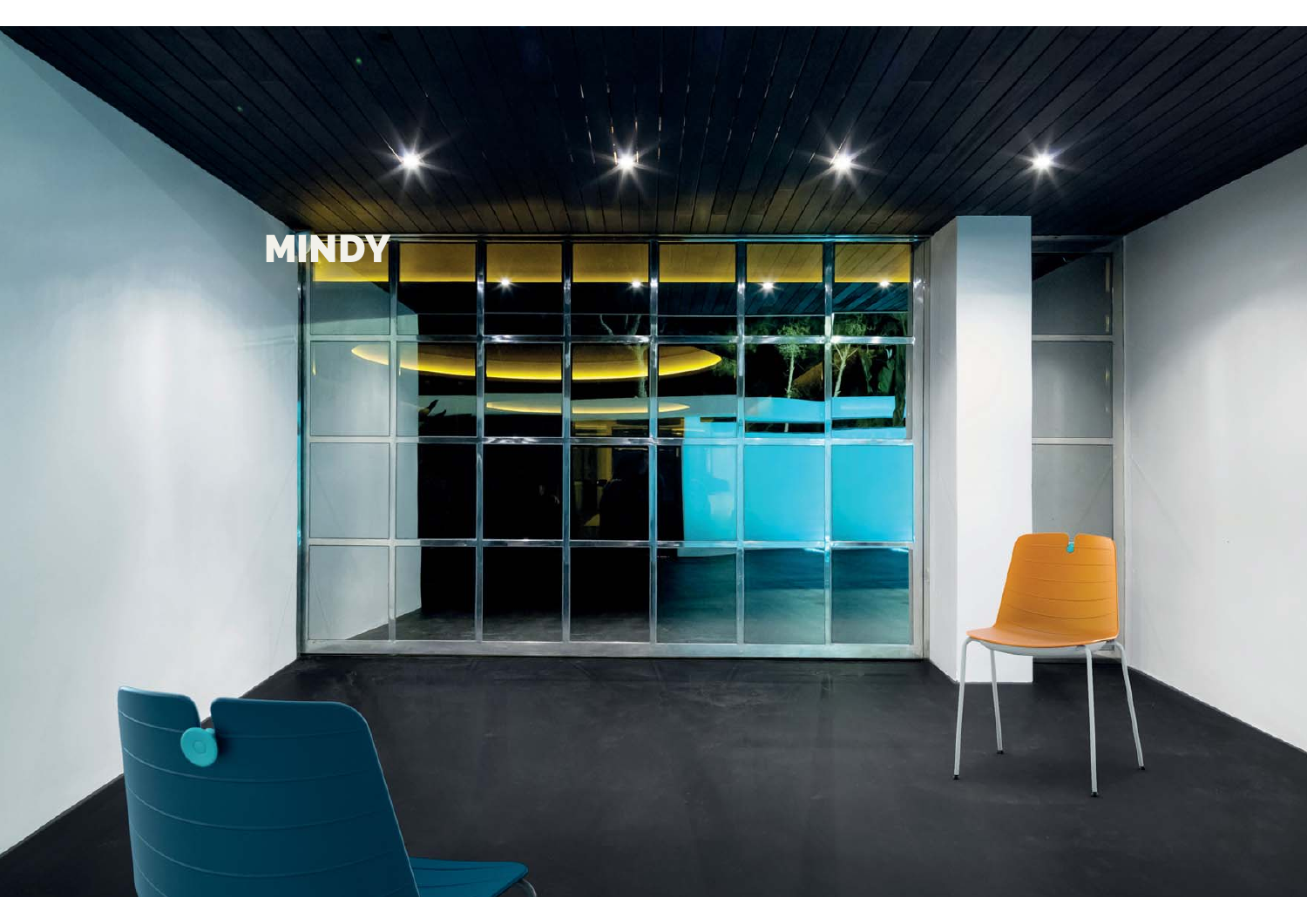# MINDY

"*Thanks, Mindy, you made me a little more human"*

Mork



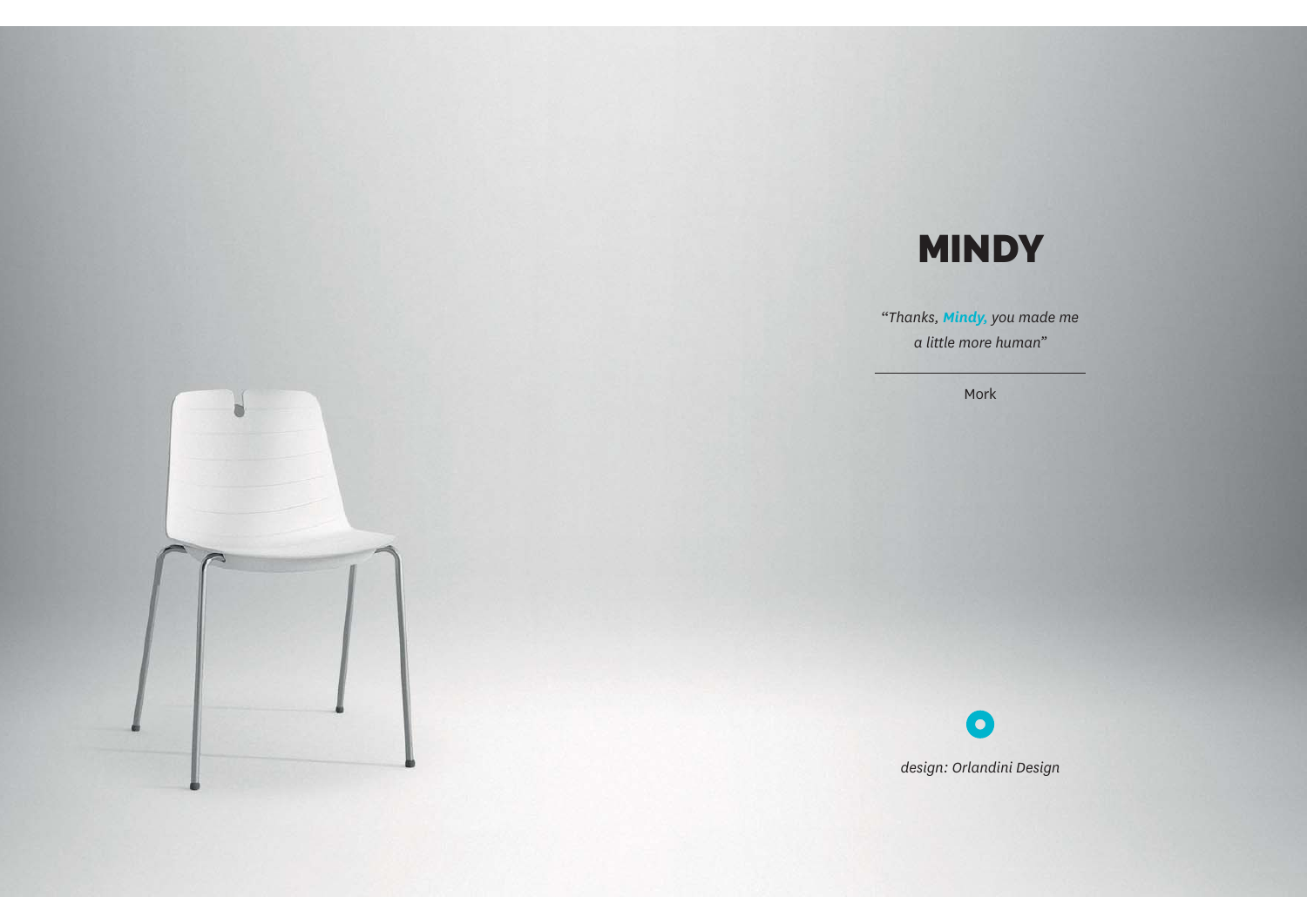#### **MINDY KIT 222/F**

Scocca su base piramidale in alluminio con piedini, supporto medio, girevole 360°. *Shell on pyramidal aluminium base with glides, medium seat support, 360° swivel.*

**MINDY kit 222/C** Scocca su telaio slitta. *Shell on skid frame.*

e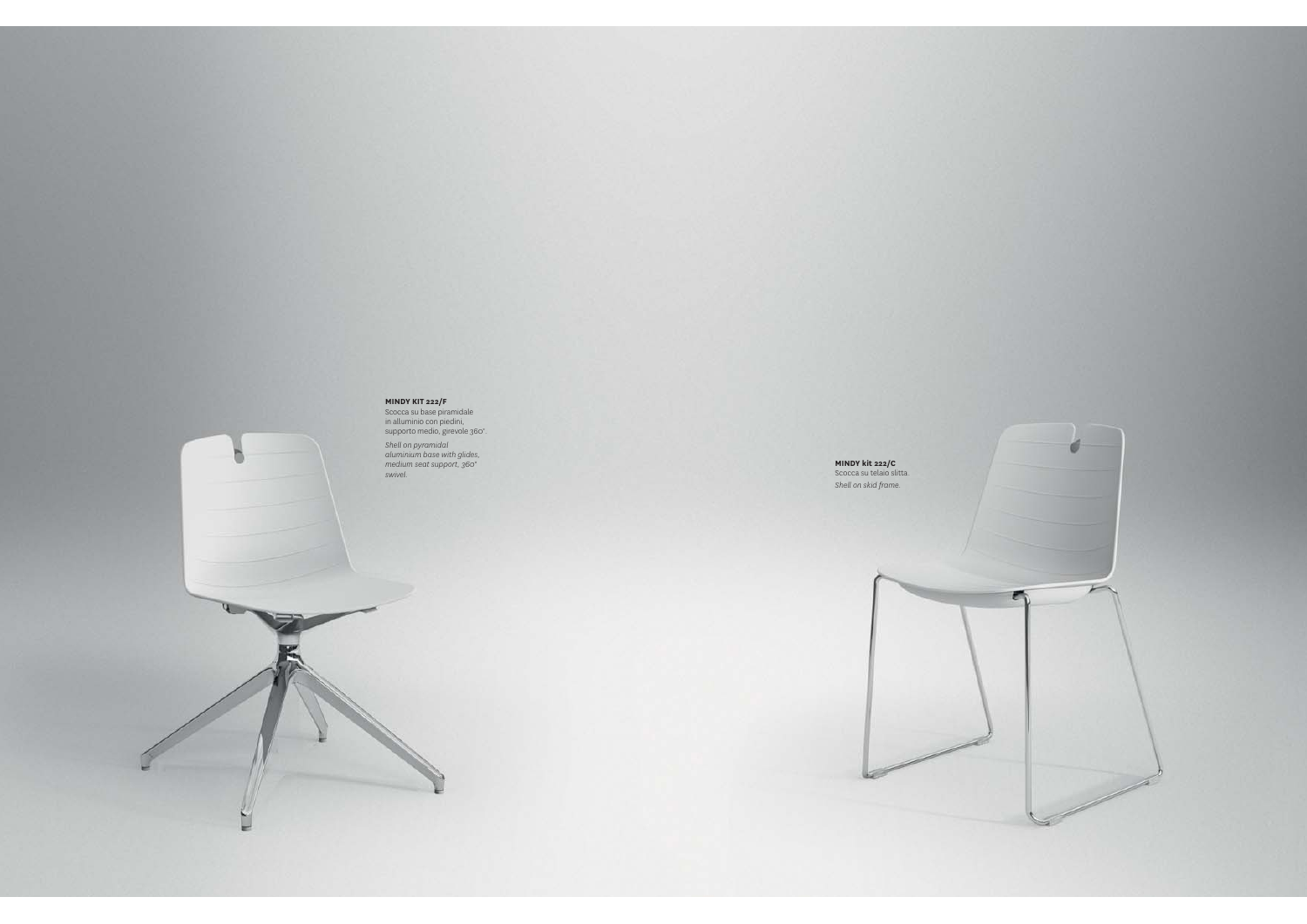# MINDY kit 222/A

*Sedia in plastica 4 gambe / 4 legs plastic chair*

*<sup>01</sup>*. 1x **TLF143••** Telaio 4 gambe, senza piedini. *4 legs frame, without glides.*

*<sup>02</sup>*. 4x **PDY003ANR** Piedino nero autolivellante. *Black self-levelling glide.*

*03.* 1x **MSP055A••**  Scocca. *Shell.*

 *04*. 2x **ACY287••** Clip posteriore per fissaggio scocca su telaio.

*Rear hook for shell fixing on frame. 05.* 1x **CFP010A••**

Confezione bottone. *Button kit.*

*06.* 1x **VTM0512BPXFB**  Vite HILO s/punta testa Ø 10,5 TB + DS 5x12mm, brunita. *hilo screw tip Ø 10,5 truss head 5x12mm, bronzed.*

## **Opzioni Carter** */ Carter options*

1x **ACP301••B** Carter sottoscocca per telaio 4 gambe. *Outer seat cover for 4 legs frame.*

#### 4x **VTM0513BPCNR**

Vite hilo testa Ø 10.5mm tb+ ds 5x13mm, nera. *hilo screw tip Ø 10.5 truss head 5x13mm, black.*

#### **Opzioni pannello sedile** */ Seat panel options* 1x **COL011A06**

Pannello sedile in legno da tappezzare. *Wooden seat panel to be upholstered.*

# 6x **VTM0514BPBFZ**

Vite tbei M5x14mm, zincata. *Screw hex recess truss head M5x14mm, zinc-plated.*

## **Opzioni** */ Options*

4x **PDT003**

Feltro nero per piedino autolivellante. *Black felt for self-levelling glide.*





**E4** ROAD

**EM** SNOWBALL

**GH** SILVER

**E4** ROAD

**EV** SANDY

**EU** MILKY

**EQ** PEPPERMINT

**GJ** BLAST BLUE

**FC** CHROMED**E4** ROAD*Colori telaio / Frame colours Colori telaio / Frame colours*





*03*



#### *<sup>01</sup>*. 1x **TLF144••** Telaio a slitta. *Skid frame.*

*<sup>02</sup>*. 4x **PDA001ANE** Piedino neutro antirotazione per telaio a slitta. *Neutral anti-rotation glide for skid frame. 03.* 1x **MSP055A••** 

Scocca. *Shell.04*. 2x **ACY287••**

Clip posteriore per fissaggio scocca su telaio. *Rear hook for shell fixing on frame. 05*. 4x **ACP286E4**

Riduzione per telaio a slitta. *Spacer for skid frame.*

*06.* 1x **CFP010A••**

*07.* 1x **VTM0512BPXFB**  Vite HILO s/punta testa Ø 10,5 TB + DS 5x12mm, brunita. *hilo screw tip Ø 10,5 truss head 5x12mm, bronzed.*

#### **Opzioni carter** */ Carter options*

1x **ACP301••A** Carter sottoscocca per telaio a slitta. *Outer seat cover for skid frame.*

4x **VTM0513BPCNR** Vite hilo testa Ø 10.5mm tb+ ds 5x13mm, nera. *Colori carter / Carter colours Colori carter / Carter colours hilo screw tip Ø 10.5 truss head 5x13mm, black.*

**Opzioni pannello sedile** */ Seat panel options* 1x **COL011A06** Pannello sedile in legno da tappezzare. *Wooden seat panel to be upholstered. Colori bottone / Button colours Colori bottone / Button colours*

6x **VTM0514BPBFZ** Vite tbei M5x14mm, zincata. *Screw hex recess truss head M5x14mm, zinc-plated.*





**BC** WHITE







MINDY kit 222/C*Sedia in plastica su slitta / Skid plastic chair*



**EV** SANDY

**ET** HORIZON

**EW** SUNSPLASH

**EN** VIOLET

**EM** EM<br>CNOWDALL

**EM** SNOWBALL

**EU** MILKY

**EQ** PEPPERMINT

**E4** ROAD

**E4** ROAD

**GH** SILVER





**E4** ROAD

**WN** CLOUD

**EN** VIOLET

**EM** SNOWBALL⊾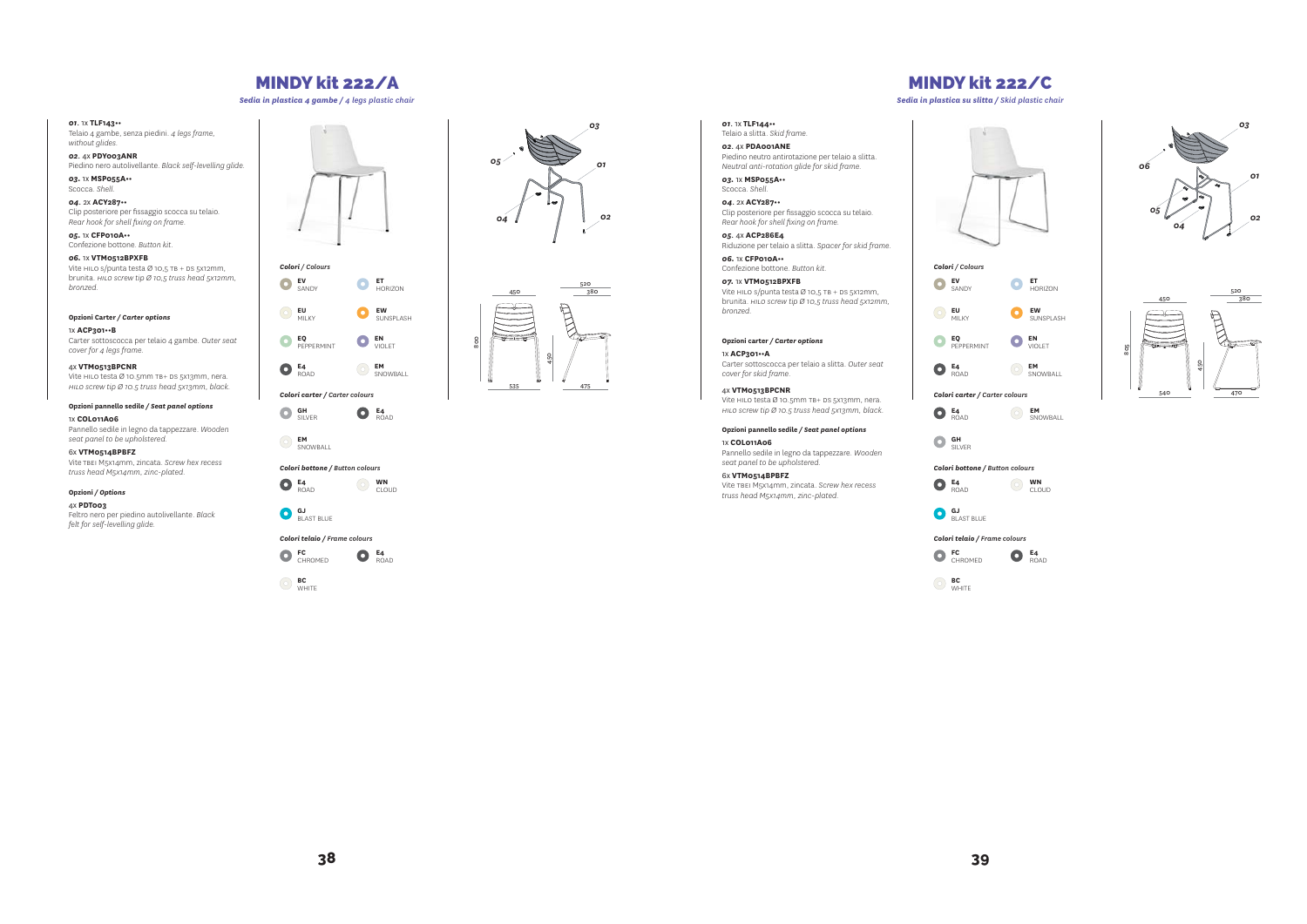# MINDY kit 222/G

*Sedia girevole in plastica / Swivel plastic chair*

*<sup>01</sup>*. 1x **BAM07601AL** Base piana 4 razze piccola alluminio. *4 stars small aluminium base.*

#### *<sup>02</sup>*. 4x **PDY006AGH** Piedino grigio. *Grey glide.*

*03.* 1x **ACM312FC\*** Colonna cromata girevole 360° media. *Chromed 360° swivel medium column.*

## *04*. 1x **PSM14113AL**

Supporto in alluminio alto con agganci automatici. *Aluminium high seat support with automatic hooks. 05.* 1x **MSP055A••**

Scocca. *Shell.*

*06*. 2x **ACY287••** Clip posteriore per fissaggio scocca su telaio. *Rear hook for shell fixing on frame.*

#### *07*. 1x **CFP010A••** Confezione bottone. *Button kit.*

#### *08*. 1x **VTM0512BPXFB**

Vite  $\mu$ ilo s/punta testa Ø 10,5 TB + ds 5x12mm, brunita. *hilo screw tip Ø 10,5 truss head 5x12mm, bronzed.*

#### **Opzioni pannello sedile** */ Seat panel options*

1x **COL011A06**

 Pannello sedile in legno da tappezzare. *Wooden seat panel to be upholstered.*

# 6x **VTM0514BPBFZ**

Vite tbei M5x14mm, zincata. *Screw hex recess truss head M5x14mm, zinc-plated.*

# **Opzioni movimento autoallineante** *Auto-return adaptor options*

#### **\*** 1x **ACM313FC**

Colonna cromata media girevole autoallineante. *Chromed auto-return medium swivel column.*

#### **Opzioni** */ Options*

4x **PDT006** Feltro nero. *Black felt.*











Scocca su base piramidale in alluminio c/piedini, supporto medio, girevole 360°. *Shell on pyramidal aluminium base w/glides, medium seat support, 360° swivel.*

MINDY*Varianti / Variants*

**MINDY KIT 222/H** Scocca su base 5 razze piccola in alluminio c/ruote, supporto c/leva per alzata a gas, girevole 360°. *Shell on 5 stars small aluminium base w/castors, high seat support w/lever for gas lift, 360° swivel.*

## **40 41**